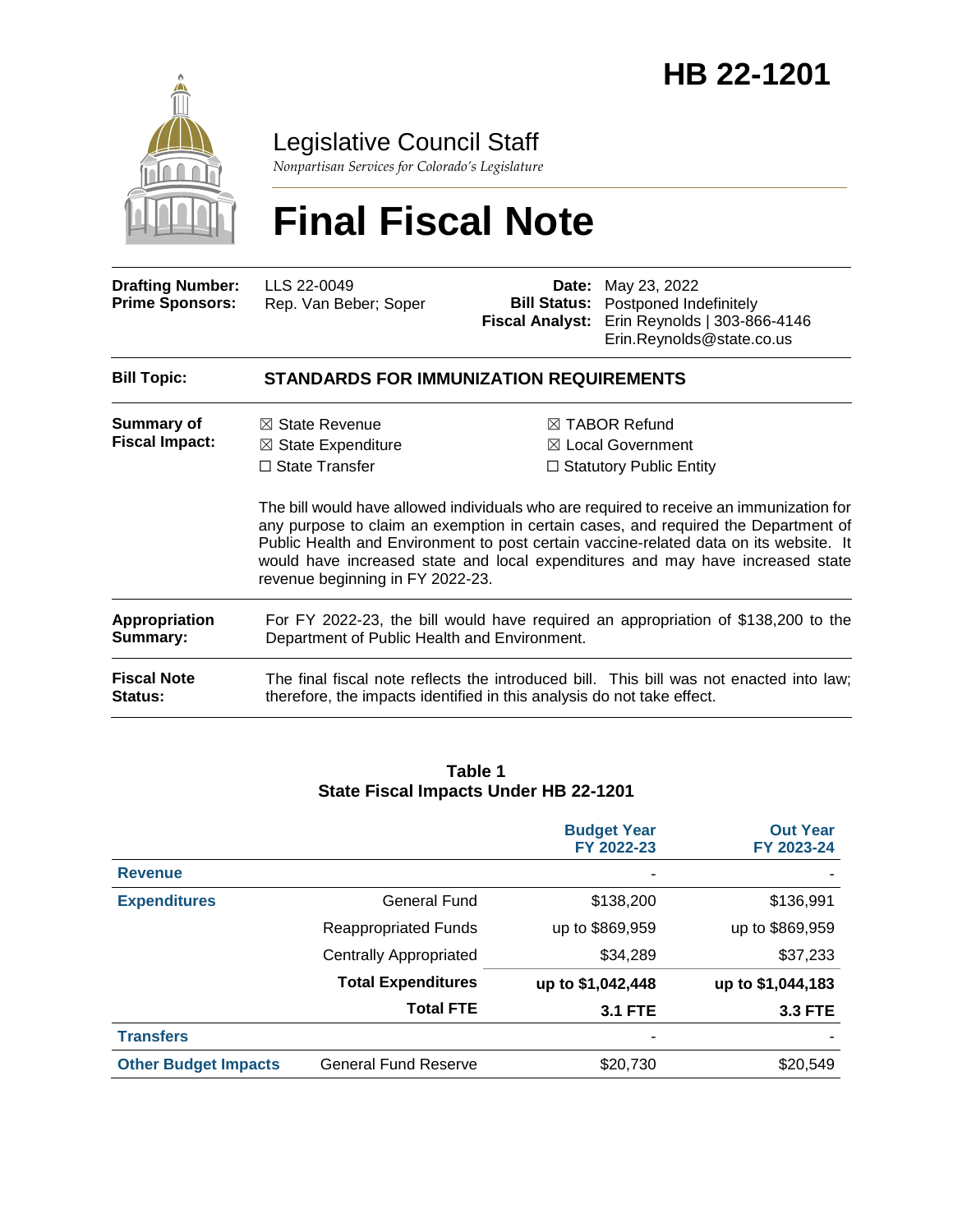Page 2

# **Summary of Legislation**

The bill allows individuals who are required to receive an immunization for any purpose to claim an exemption from the requirement if the:

- immunization has not been approved by or has only received emergency use authorization from the federal Food and Drug Administration (FDA);
- immunization manufacturer is not liable for injury or death caused by the immunization; or
- pivotal clinical trial the FDA relied on to approve the immunization did not evaluate the immunization's safety against a control group for at least one year after the immunization was first administered.

The bill requires the Department of Public Health and Environment (CDPHE) to post on its website:

- the criteria that must be met for an individual to claim an exemption from an immunization requirement; and
- for each immunization required: the injuries or diseases caused by the immunization and the rate at which each injury or disease occurs; and whether the risk of permanent disability or death from the required immunization has been proven to be less than the risk of permanent disability or death from the infection or disease the immunization is intended to prevent.

# **Background**

**Federal COVID-19 vaccination mandates.** Under Centers for Medicare and Medicaid Services rule established November 2021, a range of health care providers receiving federal funding are to require their employees to be vaccinated, with exemptions allowed for medical and religious reasons. After state challenges, the U.S. Supreme Court lifted injunctions in mid-January, and the CMS is currently implementing the mandate. Two other mandates have been either blocked by the U.S. Supreme Court and withdrawn (the Occupational Safety and Health Administration's vaccine mandate for businesses with 100 or more employees) or are in state courts of appeal (the president's Executive Order requiring federal contractors to be vaccinated, in Georgia).<sup>1</sup>

**Colorado COVID-19 vaccination mandates.<sup>2</sup>** State employees are currently required to attest vaccination status and, in some cases, required to undergo serial testing in lieu of vaccination. Departments that provide services for vulnerable or at-risk populations, populations living in congregate living settings, in-person programs, and public health laboratories—such as the Departments of Corrections, Human Services, and Public Health and Environment—may create additional, more restrictive safety measures and mandatory vaccination policies for employees in contact with these populations as directed by their department. In such cases, full vaccination can be required with no option for testing, although religious and medical exemptions and reasonable accommodation requests shall be addressed as required by law pursuant to the Equal Employment Opportunity Commission's vaccination guidance.<sup>3</sup> Consequences for employees who do not comply

 $\overline{a}$ <sup>1</sup> Explainer: Who must follow Biden's vaccine mandates? Associated Press, February 24, 2022: https://apnews.com/article/coronavirus-pandemic-joebiden-us-supreme-court-health-business-4b627f784e59e82e59ed66ed17cc8b67

<sup>2</sup> Colorado Division of Human Resources, COVID-19 Vaccination and Serial Testing Requirements, revised February 28, 2022: https://drive.google.com/file/d/1jwZbZQjMonCdKAbBZ\_h1TqhEDKm6AqLW/view

<sup>3</sup> Equal Employment Opportunity Commission's vaccination guidance: https://www.eeoc.gov/wysk/what-you-should-know-about-covid-19-and-adarehabilitation-act-and-other-eeo-laws#K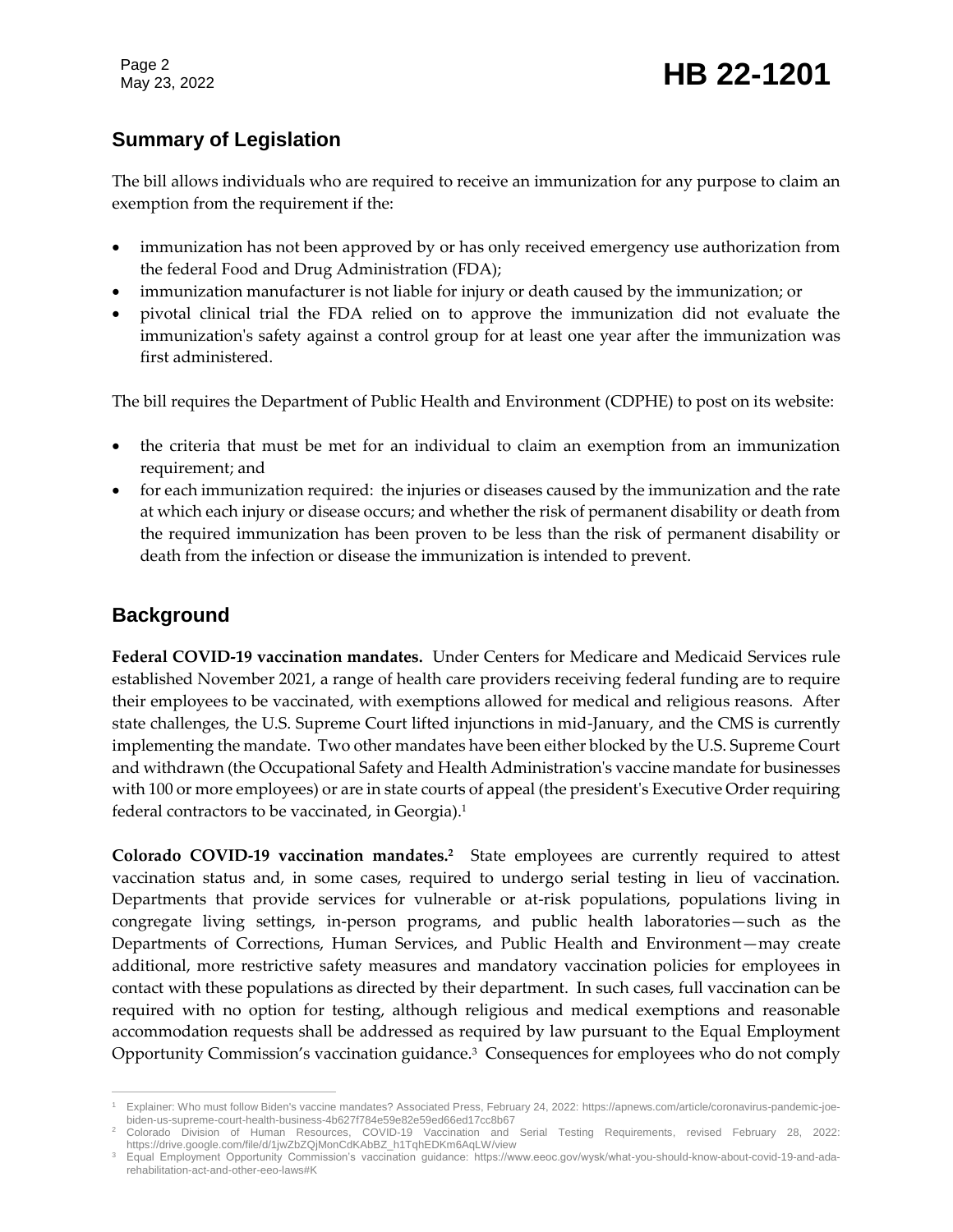Page 3

Page 3<br>May 23, 2022 **HB 22-1201** 

with these mandatory vaccination policies may include corrective and/or disciplinary action up to and including termination pursuant to the applicable State Personnel Board Rules and Director's Administrative Procedures and Executive Order D 2021 132 Colorado's Disaster Recovery Order.

### **State Revenue**

To the extent that individuals file civil actions under the bill, filing fee revenue will increase. Court fee revenue is subject to TABOR.

### **State Expenditures**

The bill increases state expenditures by up to \$869,959 per year in the Department of Personnel and Administration (DPA) beginning in FY 2022-23, and by \$172,489 in FY 2022-23 and \$174,224 in FY 2023-24 and ongoing in the CDPHE. DPA expenditures are paid from reappropriated funds from affected state agencies, and CDPHE expenditures are paid from the General Fund. Workload may also increase for trial courts in the Judicial Department. Expenditures are shown in Table 2 and detailed below.

| <b>Cost Components</b>                            |                  | FY 2022-23     | FY 2023-24     |  |
|---------------------------------------------------|------------------|----------------|----------------|--|
| <b>Department of Personnel and Administration</b> |                  |                |                |  |
| <b>Risk Management</b>                            |                  | \$639,004      | \$639,004      |  |
| <b>Legal Services</b>                             |                  | \$230,955      | \$230,955      |  |
| FTE - Legal Services                              |                  | 1.3 FTE        | 1.3 FTE        |  |
| <b>DPA Subtotal</b>                               |                  | \$869,959      | \$869,959      |  |
| Department of Public Health and Environment       |                  |                |                |  |
| <b>Personal Services</b>                          |                  | \$123,100      | \$134,291      |  |
| <b>Operating Expenses</b>                         |                  | \$2,700        | \$2,700        |  |
| <b>Capital Outlay Costs</b>                       |                  | \$12,400       |                |  |
| Centrally Appropriated Costs <sup>1</sup>         |                  | \$34,289       | \$37,233       |  |
| FTE - Personal Services                           |                  | <b>1.8 FTE</b> | 2.0 FTE        |  |
| <b>CDPHE Subtotal</b>                             |                  | \$172,489      | \$174,224      |  |
|                                                   | <b>Total</b>     | \$1,042,448    | \$1,044,183    |  |
|                                                   | <b>Total FTE</b> | <b>3.1 FTE</b> | <b>3.3 FTE</b> |  |

#### **Table 2 Expenditures Under HB 22-1201**

<sup>1</sup>*Centrally appropriated costs are not included in the bill's appropriation.*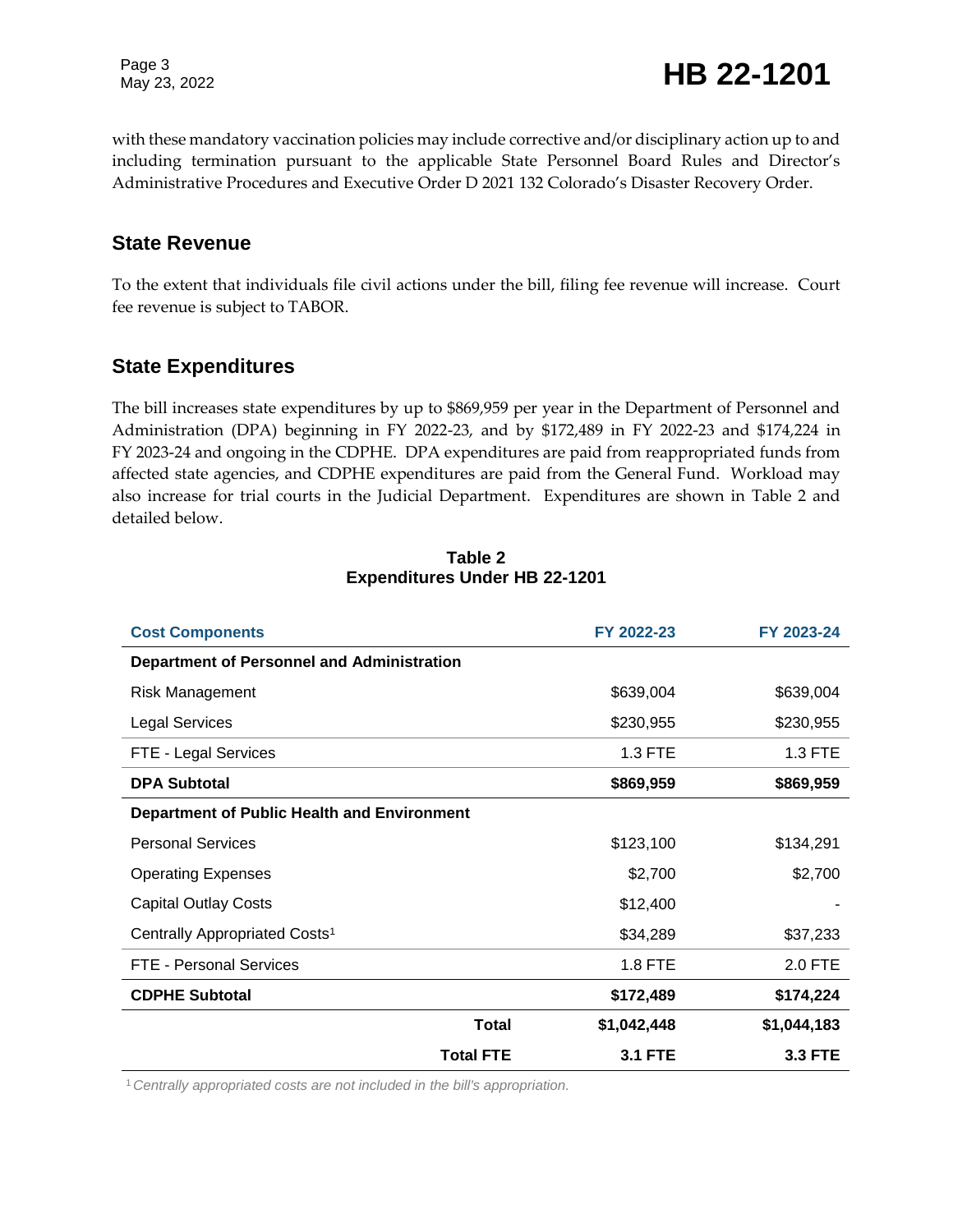**Department of Personnel and Administration.** As discussed in the Background section, the state currently has certain COVID-19 vaccine mandates as required by federal and state policy. The bill requires employers to allow exemptions to the mandate; therefore, the fiscal note assumes that conflicting laws will result in increased litigation against the state, which will increase costs in the state's Risk Management Program, administered by the DPA. Cost estimates are based on the data and assumptions detailed below, and include legal defense costs and settlement payments. Costs will be paid using reappropriated funds in the Risk Management Fund and require no appropriation.

- **Data and assumptions.** Out of the state's 65,000 employees, 546 have applied for exemptions from a COVID-19 vaccination mandate. Applying the three-year average of employment-related claims to this number, it is anticipated that there will be up to nine additional employment-related claims.
- **Employment-related claims and legal services costs.** The fiscal note assumes that of the nine claims: one will settle at the Colorado Governmental Immunity Act cap, \$387,000, with legal services estimated at \$109,773; two will settle at an average amount, \$126,002, with legal services estimated at \$36,591 per case; and the remainder will result in litigation only at the Office of Risk Management's average cost of \$8,000 per case. As discussed below, actual costs may vary from these estimates, but are provided for informational purposes to describe the potential liability to the state from these types of claims.
- **Costs to be addressed through the annual budget process.** The state's actual costs will depend on a number of factors, including the number and complexity of cases, case outcomes, and the timing of cases and judgments. Depending on the number of cases annually, costs may vary from year to year or be spread out over a number of years. It is assumed that ongoing costs will be addressed through the annual budget process once more information on cases and settlements are known.

**Public Health and Environment.** The CDPHE requires 0.7 FTE Health Professional to review national data sources to determine associated injuries and long-term risks for vaccines; 1.0 FTE Policy Advisor to provide policy and legal analysis related to vaccine exemption rules; and 0.3 FTE Program Assistant for administrative support. Standard operating and capital outlay costs are included for each staff, and first year costs are prorated for the General Fund pay date shift.

**Department of Labor and Employment.** The Department of Labor and Employment is expected to have an increase in inquiries to its Division of Labor Standards and Statistics. These costs are expected to be absorbed in the first fiscal year, and addressed through the annual budget process if they are significant.

**Centrally appropriated costs.** Pursuant to a Joint Budget Committee policy, certain costs associated with this bill are addressed through the annual budget process and centrally appropriated in the Long Bill or supplemental appropriations bills, rather than in this bill. These costs, which include employee insurance and supplemental employee retirement payments, are shown in Table 2.